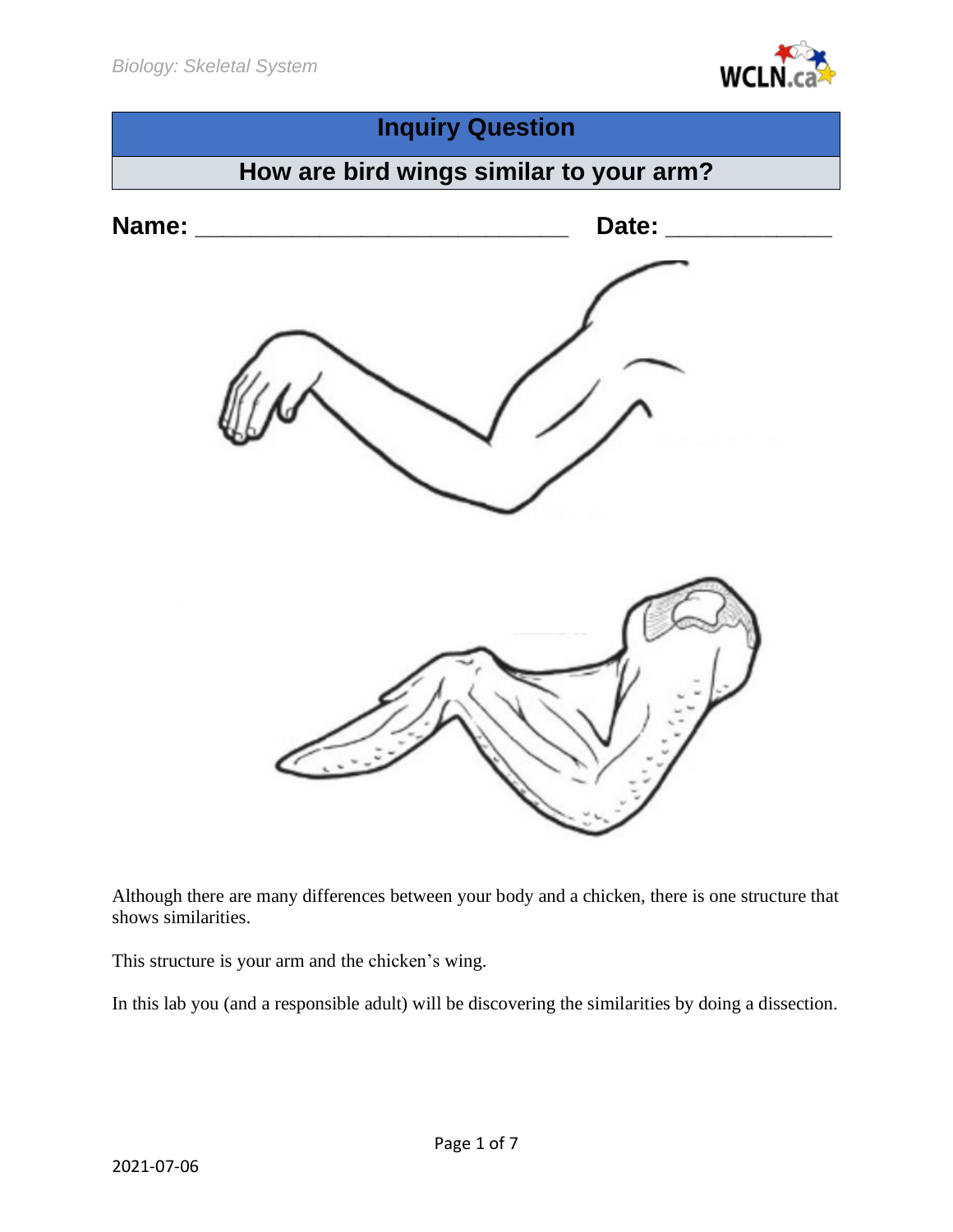

# General Instructions

The end goal of this project is to be able to observe the similarities and make connections to our own bodies. Thus, it is important to follow the directions in this experiment carefully.

#### **Materials you'll need:**

- dissection tray & instruments
- fresh chicken wing
- gloves
- goggles

#### **Hints and Ideas:**

• Attached is the dissection instructions and worksheet.

## **Project submission:**

Complete the attached activity pages detailing your observations and answering the lab questions. Submit your completed work to the Biology project drop box.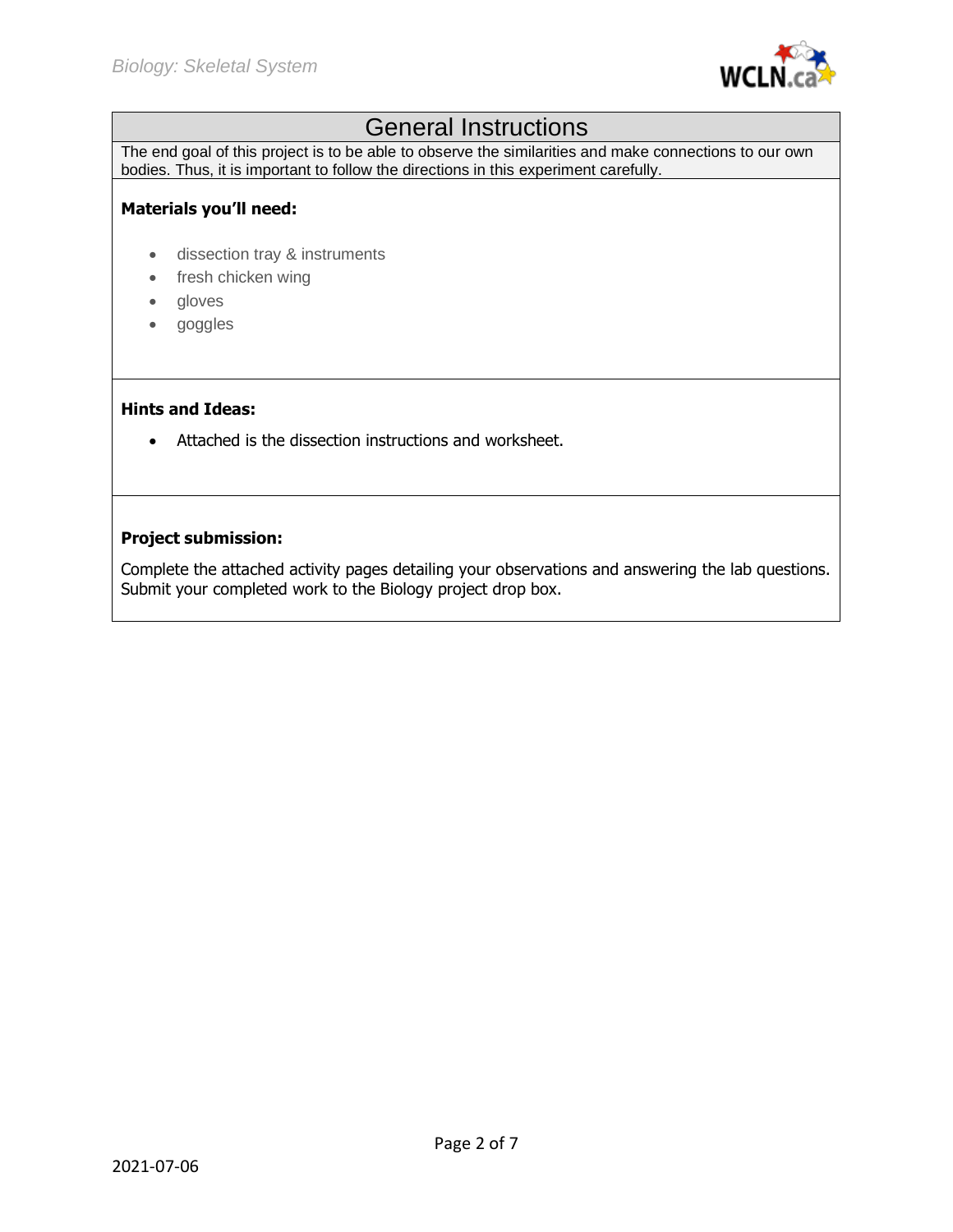

# Name:\_\_\_\_\_\_\_\_\_\_\_\_\_\_\_\_\_\_\_\_\_\_\_ Date: \_\_\_\_\_\_\_\_\_\_\_\_\_\_\_\_\_

# **Chicken Wing Dissection**

How do the muscles, bones, and tendons work together to move a joint of a chicken wing and how do they compare to a human arm? \*\*Warning: this lab should be done with a responsible adult\*\*

Can you believe that a bird's wing is very similar to our arm? In this activity you will study a chicken wing structure and function, which is actually like your arms.

### *Bones of the Human Arm:*

Our arm reaches from the shoulder to the wrist. It consists of two parts:

- (1) The upper arm, which starts at your shoulder and goes all the way to your elbow, and
- (2) The forearm, which starts at your elbow and goes to your wrist.

Your upper arm is made from one long bone that we call the humerus. The top of the humerus is round and fits like a puzzle into the rounded scapula, which is the shoulder bone. This forms a ball-and-socket joint and allows for the arm to move in a circular motion.



Your forearm is made up of two bones called the radius and the ulna. The ulna doesn't move at all; however, the radius rotates around the ulna. When you twist your forearm, the bones are like a screwdriver being twisted.



## *Skeletal Muscles of the Human Arm:*

Skeletal muscles are responsible for hundreds of movements. When we want to move, a signal is sent from the brain to these muscles. Then the muscles will contract or get shorter.

There is a tissue that connects the muscles to the bones, they are called tendons. When a muscle that connects two bones gets shorter, the bones are pulled closer together. For example, there are tendons that are attach your bicep your shoulder and some that attach it to a bone in your forearm. When the bicep muscle shortens, your forearm bends towards your shoulder.

The skeletal muscles often work together to produce smooth, controlled motions by pulling or contracting. When one muscle in the par bends part of the body, the other muscle extends or straightens part of the body.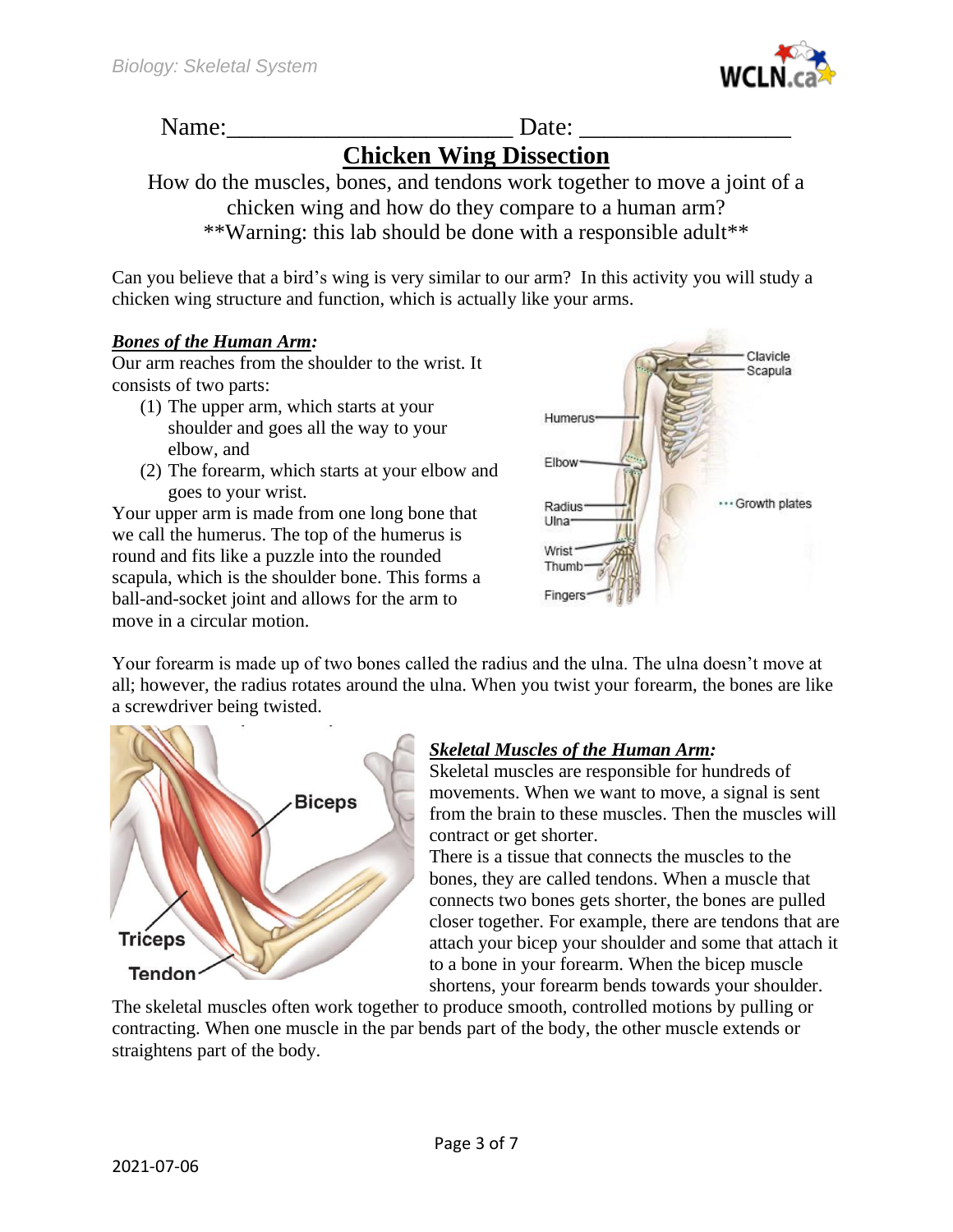



# *Getting Under the Skin:*

- (1) Examine the chicken and compare it to the figure to the right.
- (2) Identify the upper wing, the lower wing, and the wing tip.
- (3) Examine the wing at the point where it was removed from the body. Depending on the way the wing is cut, you might see cartilage and bone marrow.
- (4) Using the scissors, cut down the middle of the skin, starting at the top end of the upper wing. Try not to cut through the muscles below the skin (*HINT:* pierce the skin then slip the scissors between the skin layer and the muscle). Cut till you reach the shoulder joint, see cut 1 in figure 1.5.
- (5) Cut down the sides of the skin to make a T-shaped cut, as seen in figure 1.6. Start where you made the first cut and slowly cut away from it going one way, then do the next. Peel the skin and to loosen it you can cut along it (*NOTE:* the chicken skin can be difficult to remove. Take your time peeling it back so that you don't damage the tissues under it.

## *Bones of the Chicken:*

The upper wing Consists of a humerus, which is at one end, and the ulna and the radius at the lower wing. These bones connect at the elbow joint, The rest of the wing is made of modified hand bones.

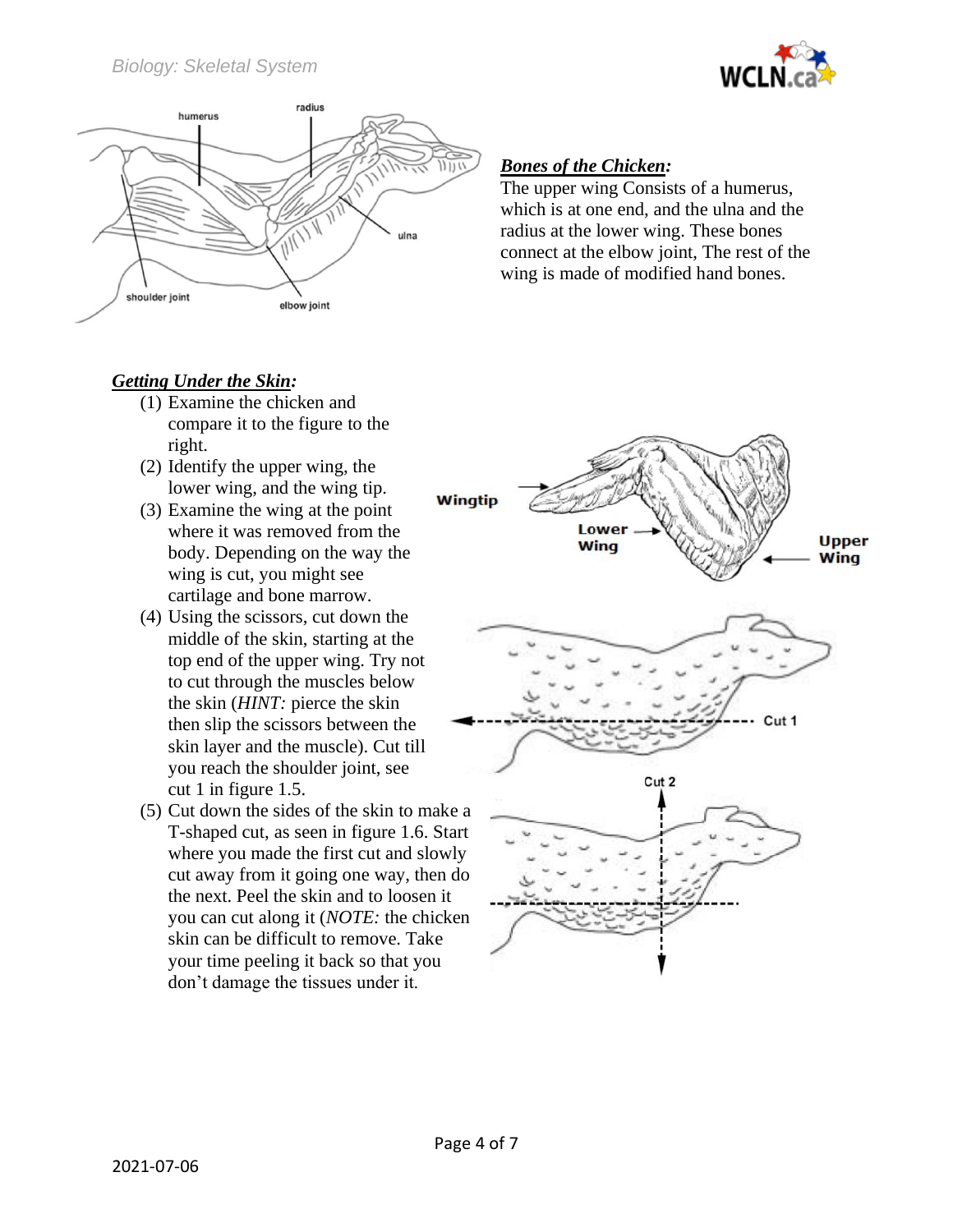

## *Observations:*

Use the observation guide provided below to help fill out the table below.

*Fat*: Look for yellowish tissue clumped together beneath the skin. This is fat tissue, made of fat cells.

### *Muscles*:

a. Observe the muscles in the wing. They look like bundles of pale pink tissue.

b. Find two muscles in the wing that bend and straighten the elbow joint. Each muscle pulls on the lower wing bones in one direction (the flexor bends the joint). Since the flexor cannot lengthen by itself to push the bone back to straighten the joint, another muscle pulls the bone in the opposite direction (extensor).

c. Hold the wing down at the shoulder and alternately pull on each muscle. Observe what happens.

### *Tendons*

a. Tendons are shiny white tissues at the ends of the muscles that attach muscles to bones. Find as many tendons as you can on the chicken wing.

b. Pull on a tendon to see how it helps the chicken move its wing.

### *Joints and Ligaments*

a. Two bones come together at a joint. Bend and straighten the elbow joint and observe how the bones fit together.

b. Ligaments connect bones to other bones at joints. They look like a shiny white covering of the joint surfaces.

c. Closely examine the elbow joint between the upper wing and the lower wing and identify the ligaments.

| <b>Tissue</b>    | Description (colour, texture,<br>etc.) | <b>Tissues it attaches to</b> |
|------------------|----------------------------------------|-------------------------------|
| <b>Skin</b>      |                                        |                               |
| Fat              |                                        |                               |
| <b>Muscle</b>    |                                        |                               |
| <b>Tendon</b>    |                                        |                               |
| <b>Ligament</b>  |                                        |                               |
| <b>Cartilage</b> |                                        |                               |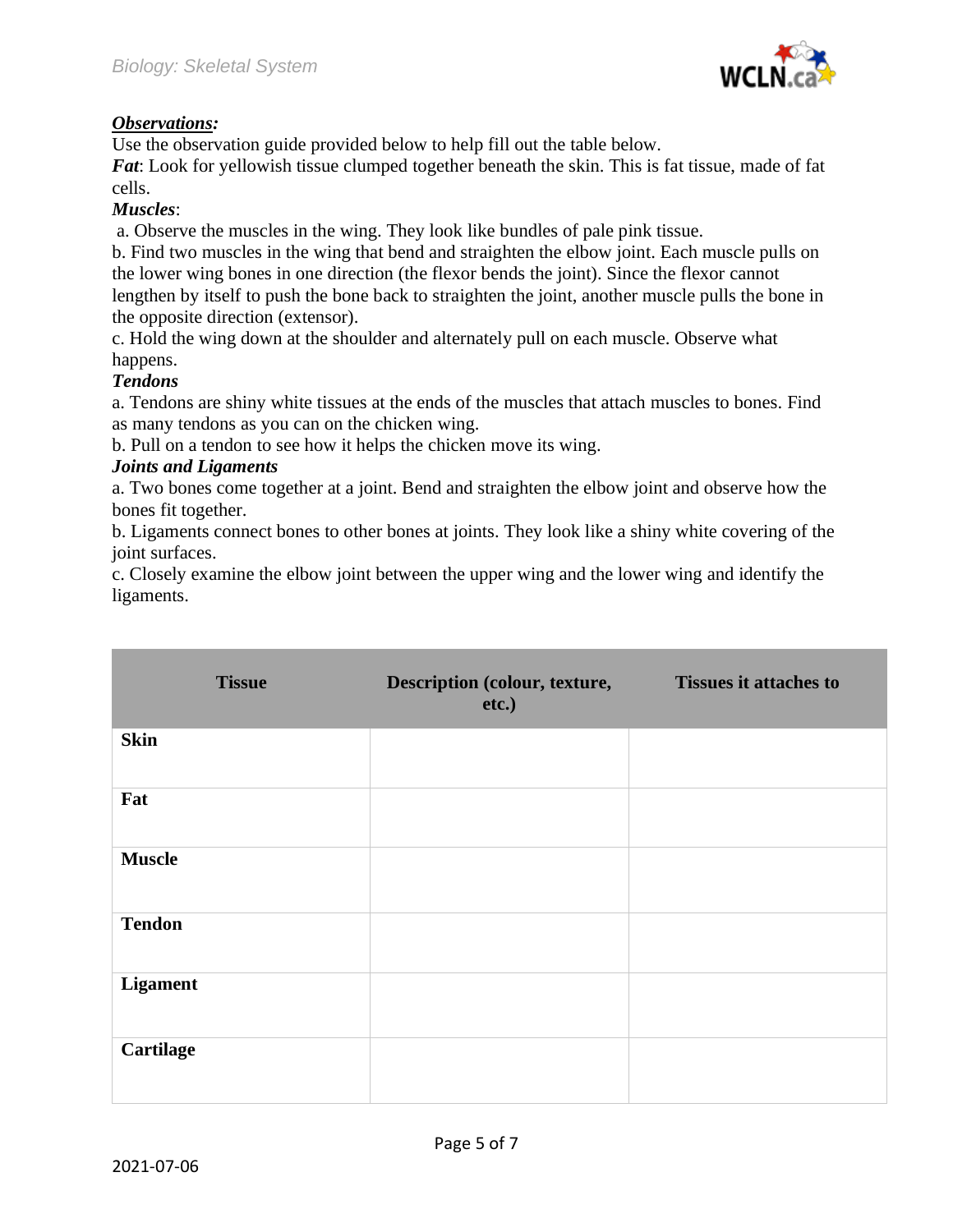

## *Analysis: (this does not need to be done in complete sentences)*

- 1. What is the purpose of connective tissue?
- 2. What type of tissue actually moves the chicken wing?
- 3. Why are tendons important?

#### *Making Connections to your Body:*

With your left-hand grab something that is heavy (textbook, pencil case, ect) and hold it at your side. Place your right hand on your upper left arm so that you can feel your muscles move. Slowly bend your left arm to raise the weight. Once raised, you can slowly lower the weight and straighten your arm. Repeat this action a few more times, can you feel something happening?

\_\_\_\_\_\_\_\_\_\_\_\_\_\_\_\_\_\_\_\_\_\_\_\_\_\_\_\_\_\_\_\_\_\_\_\_\_\_\_\_\_\_\_\_\_\_\_\_\_\_\_\_\_\_\_\_\_\_\_\_\_\_\_\_\_\_\_\_\_\_\_\_\_

\_\_\_\_\_\_\_\_\_\_\_\_\_\_\_\_\_\_\_\_\_\_\_\_\_\_\_\_\_\_\_\_\_\_\_\_\_\_\_\_\_\_\_\_\_\_\_\_\_\_\_\_\_\_\_\_\_\_\_\_\_\_\_\_\_\_\_\_\_\_\_\_\_

\_\_\_\_\_\_\_\_\_\_\_\_\_\_\_\_\_\_\_\_\_\_\_\_\_\_\_\_\_\_\_\_\_\_\_\_\_\_\_\_\_\_\_\_\_\_\_\_\_\_\_\_\_\_\_\_\_\_\_\_\_\_\_\_\_\_\_\_\_\_\_\_\_

\_\_\_\_\_\_\_\_\_\_\_\_\_\_\_\_\_\_\_\_\_\_\_\_\_\_\_\_\_\_\_\_\_\_\_\_\_\_\_\_\_\_\_\_\_\_\_\_\_\_\_\_\_\_\_\_\_\_\_\_\_\_\_\_\_\_\_\_\_\_\_\_\_

4. What joint did you use to lift the weight?



## *your own words)*

- 7. Muscles: 8. Tendons:
- 9. Joints: